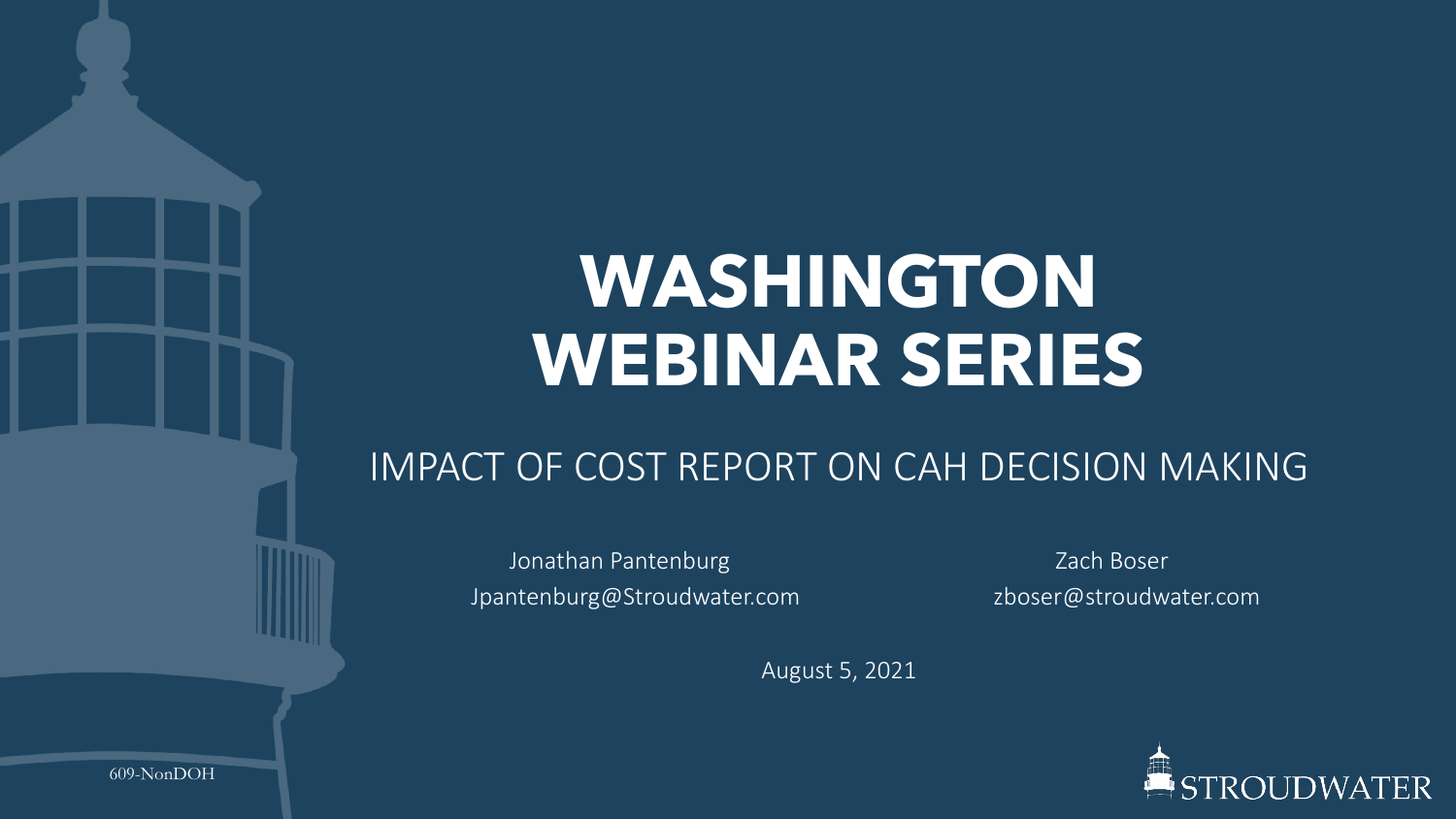# **Impact of Cost Report on CAH Decision Making**



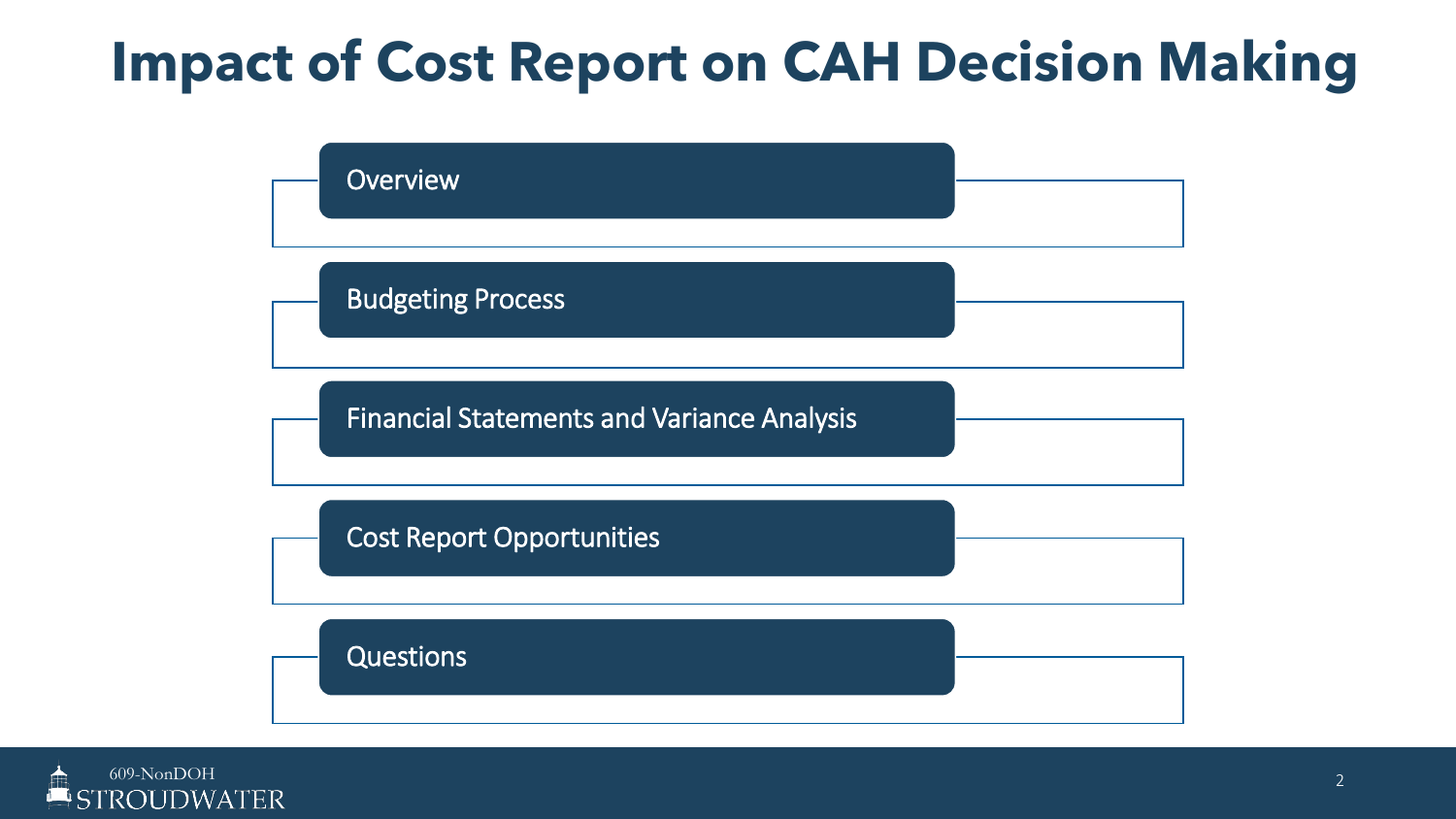### **OVERVIEW**

609-NonDOH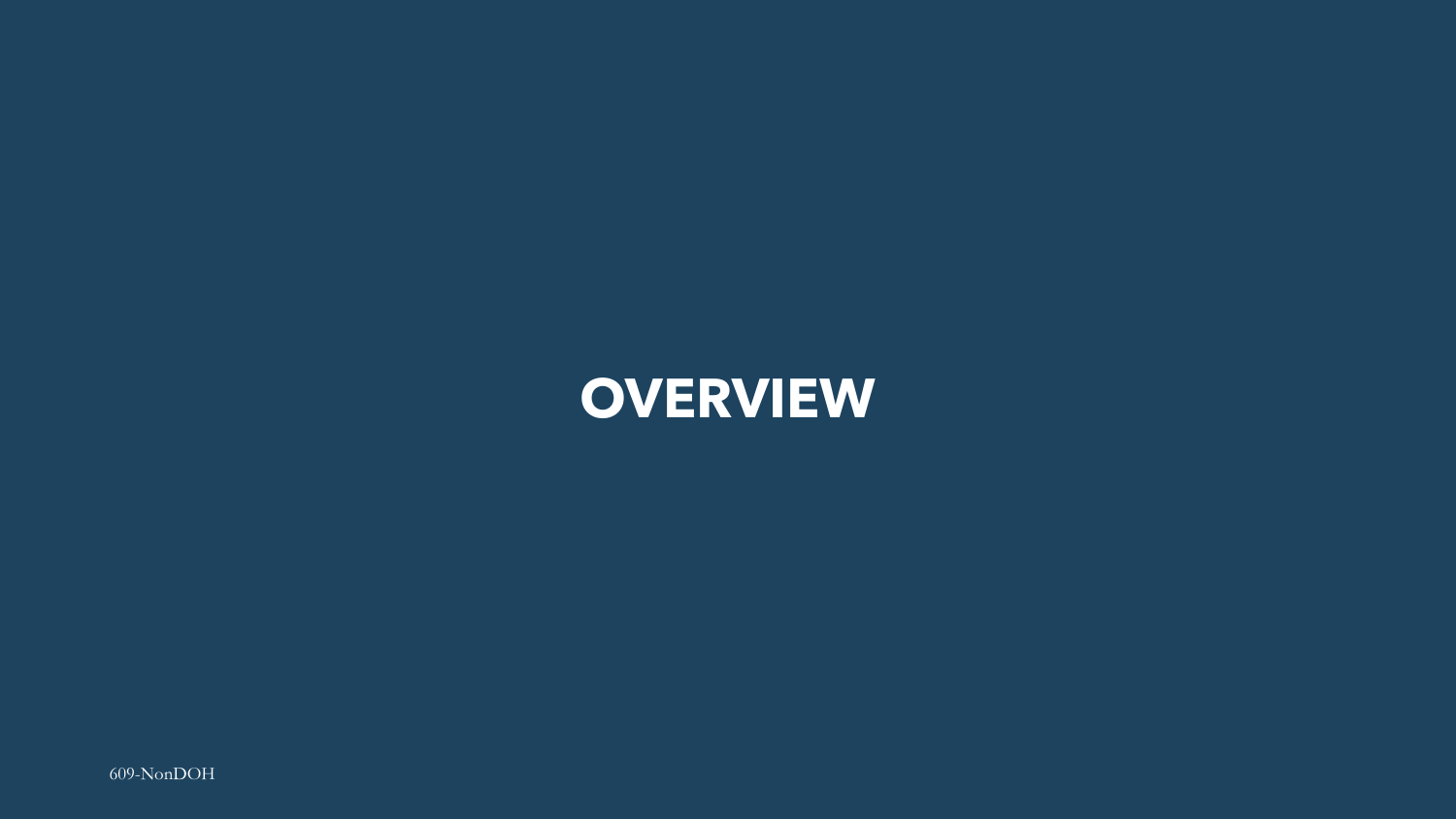## **How Did We Get Here?**



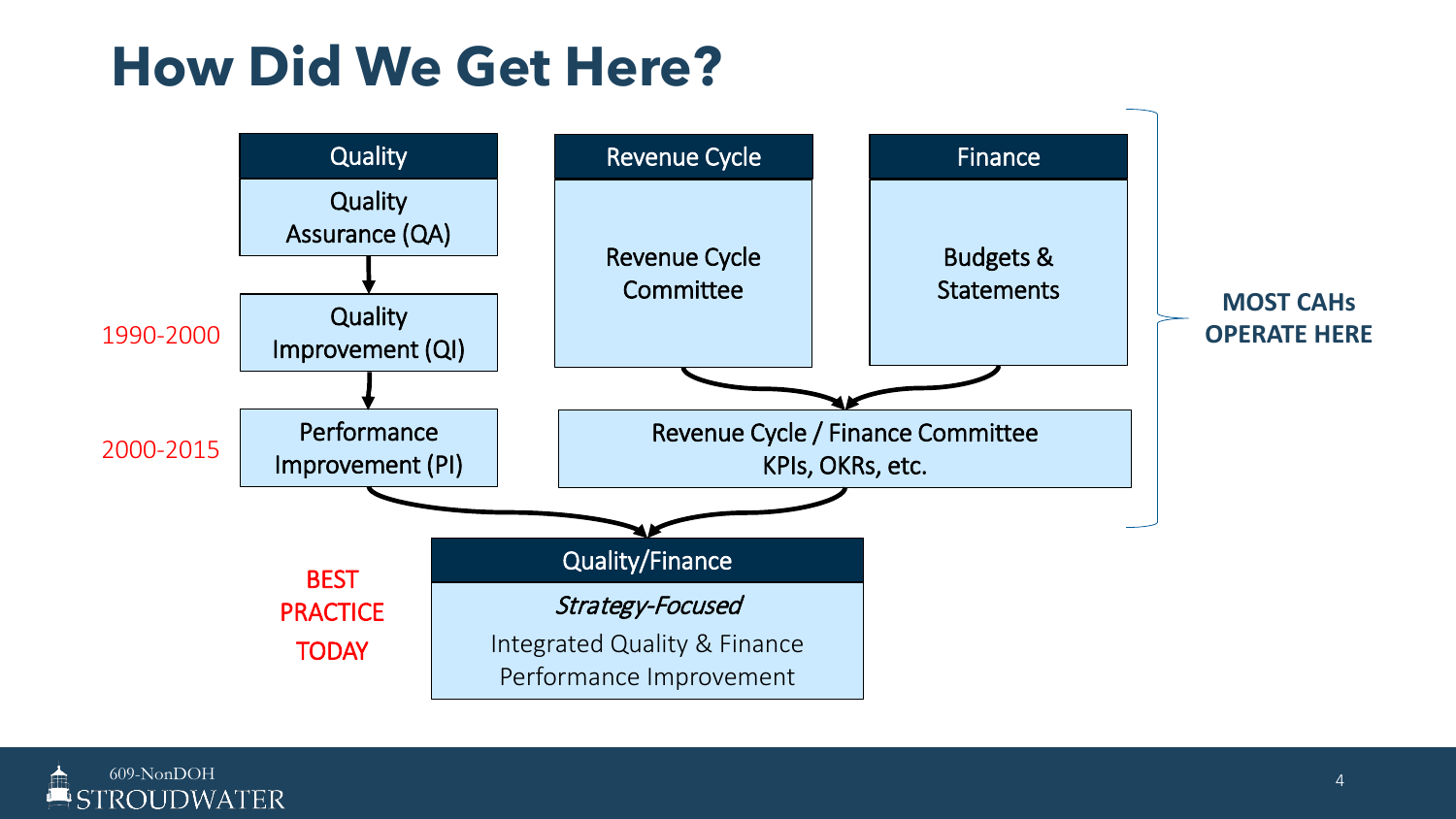# **Cost-Based Reimbursement**

- CAHs receive cost-based reimbursement for inpatient and outpatient services provided to Medicare and, in some states, Medicaid patients
	- Cost based reimbursement provides significant advantages to CAHs by allowing them to get paid at 101% of costs for the Medicare and Medicaid revenue
- For example, cost-based reimbursement enables CAHs to complete certain capital initiatives that would otherwise not be available to PPS hospitals
	- When a CAH completes a facility replacement, addition, and or renovation, the amounts expensed as deprecation and interest will increase reimbursements received from cost-based payors
		- For example, if a CAH spends \$1M per year on depreciation and interest for the facility, and the CAH is 50% cost-based, meaning Medicare and Medicaid make up 50% of the charges, the hospital would receive an additional \$500K / year due to the facility initiative
			- Under the same scenario, the CAH would receive 50% of the total capital cost, as depreciated, and interest from cost-based payors of the term of the loan and depreciable life of the asset
- *The above is for educational purposes as CAH cost-based reimbursement is based on allowable and unallowable expense and the allocation of expenses to cost-based and non-cost-based departments*

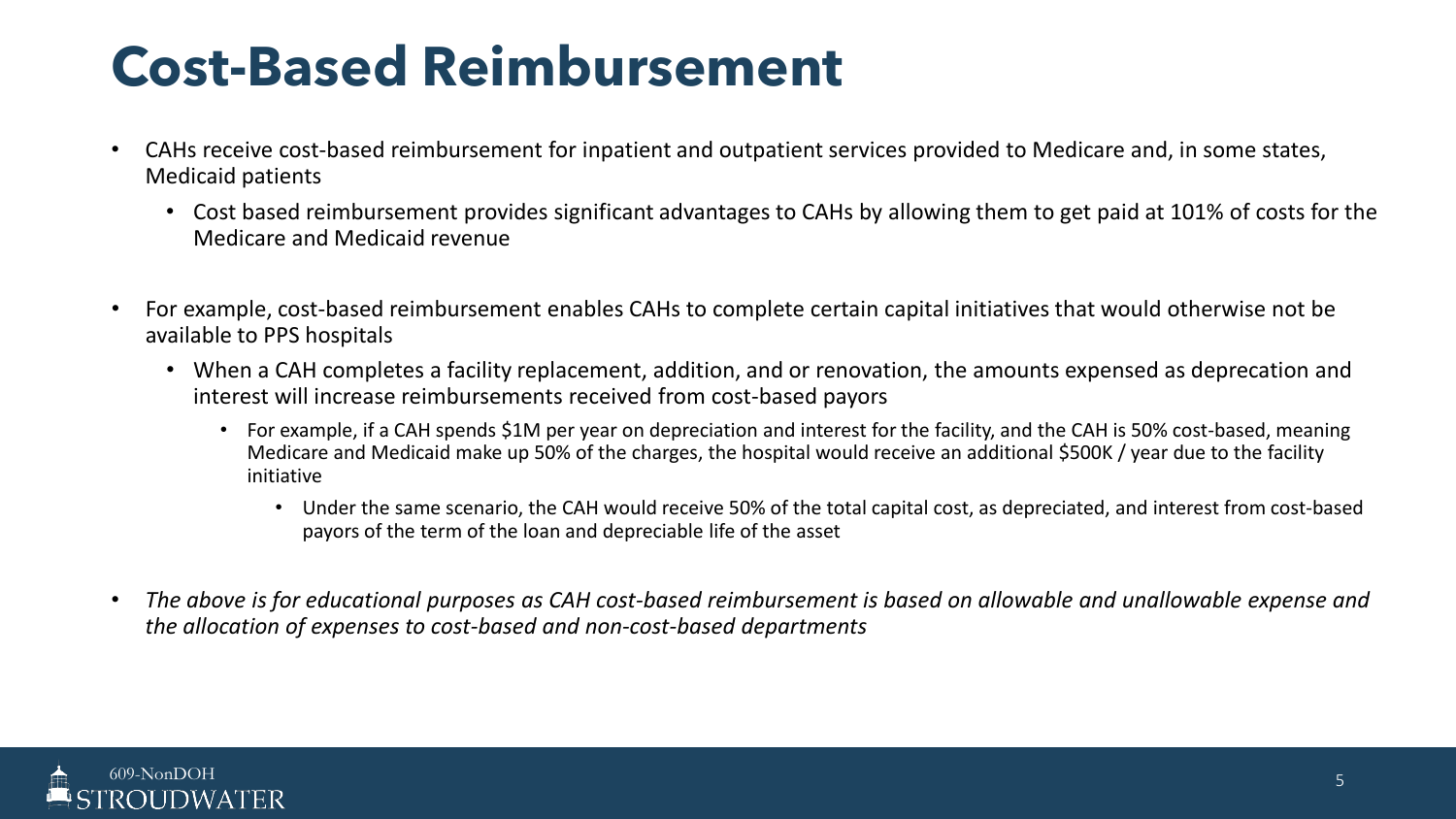### **BUDGETING PROCESS**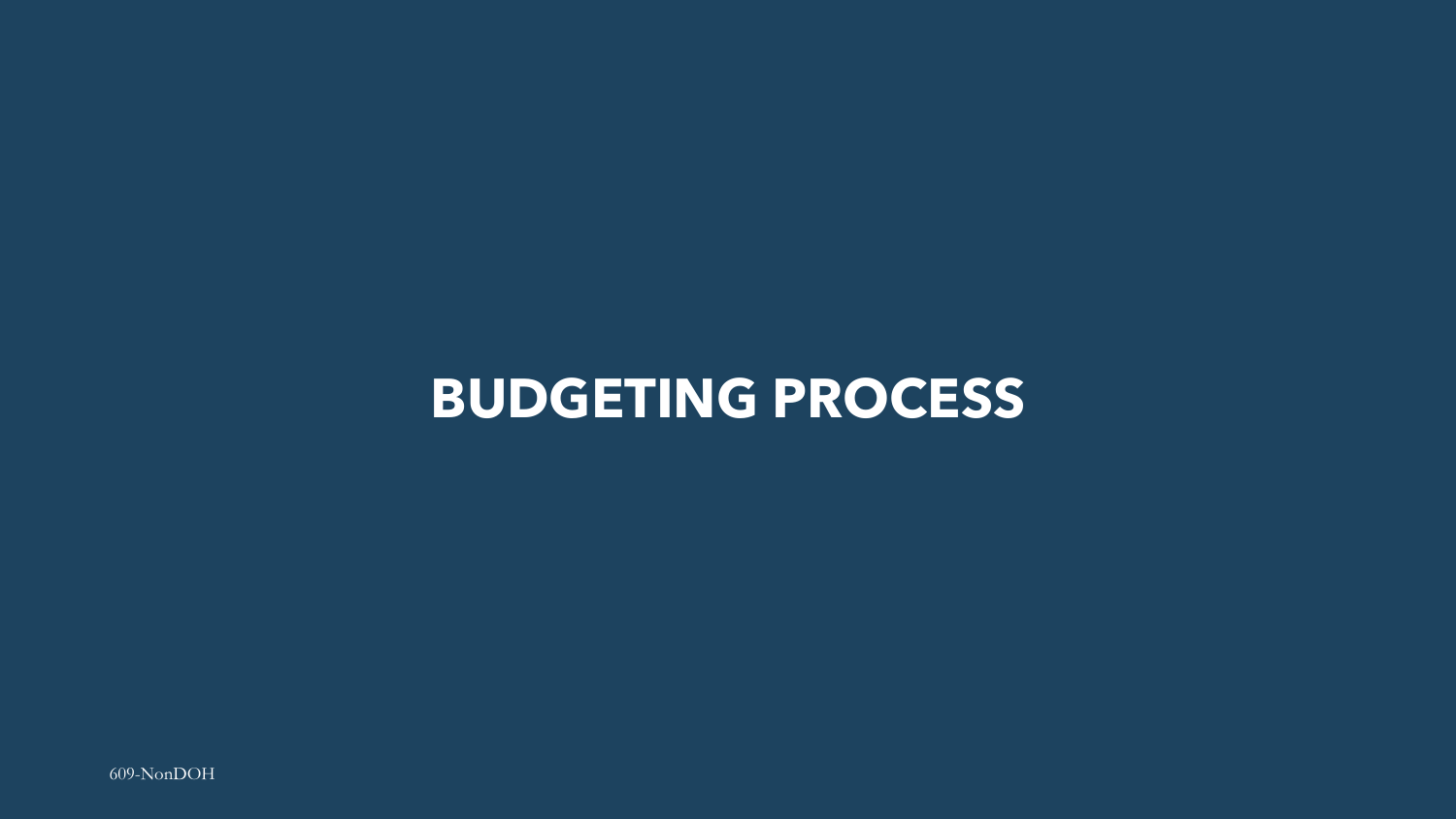# **Revenue and Expenses**

- Successful organizations realize the importance that both revenue and expenses play in the overall financial performance of an organization
	- Most CAHs focus more on expense management and often overlook the importance of revenue generation
- Revenue
	- Revenue is the term used to describe income earned through the provision of a business' primary goods or services
		- For CAHs, this includes, but is not limited to: patient services, 340B, dietary/cafeteria sales, gift shops, pharmacies, etc.
- **Expenses** 
	- Expense is the term for a cost incurred in the process of producing or offering a primary business operation
		- For CAHs, this includes, but is not limited to: salaries and wages, fringe benefits, supplies, malpractice insurance, facilities and equipment, etc.

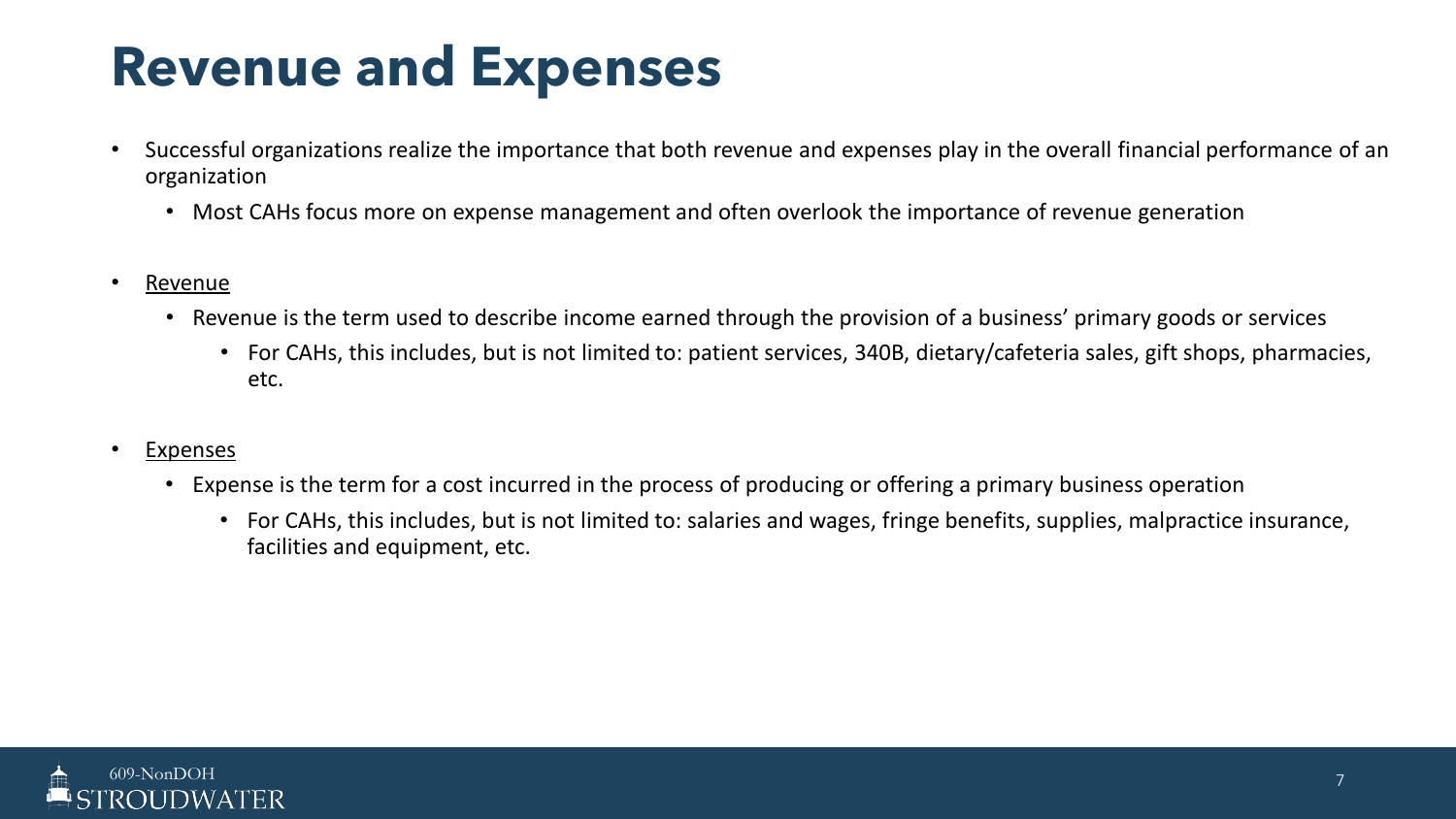# **Budget Intent and Options**

- Organizational complexity and the financial acumen of finance and departmental management staff will often dictate the involvement and use of the following most common budgeting approaches for business entities:
	- Incremental Budget
		- An incremental budget uses prior year's budget/actual operational performance and adjusts revenue and expenses, based on management assumptions, to project the next financial year
	- Zero-Based Budget
		- Zero-based budgeting starts from scratch each year where department managers are required to justify all revenues and expenses disregarding current financial performance
- Regardless of the budget methodology selected, each organization completes an annual budget that may include one of the following reasons:
	- Required by the CEO and or Board as an annual process
	- An expense authorization by the Board for current year expenditures
	- A tool to create accountability and involve department managers in the organization's financial performance
	- A process driven by the finance department to project financial performance

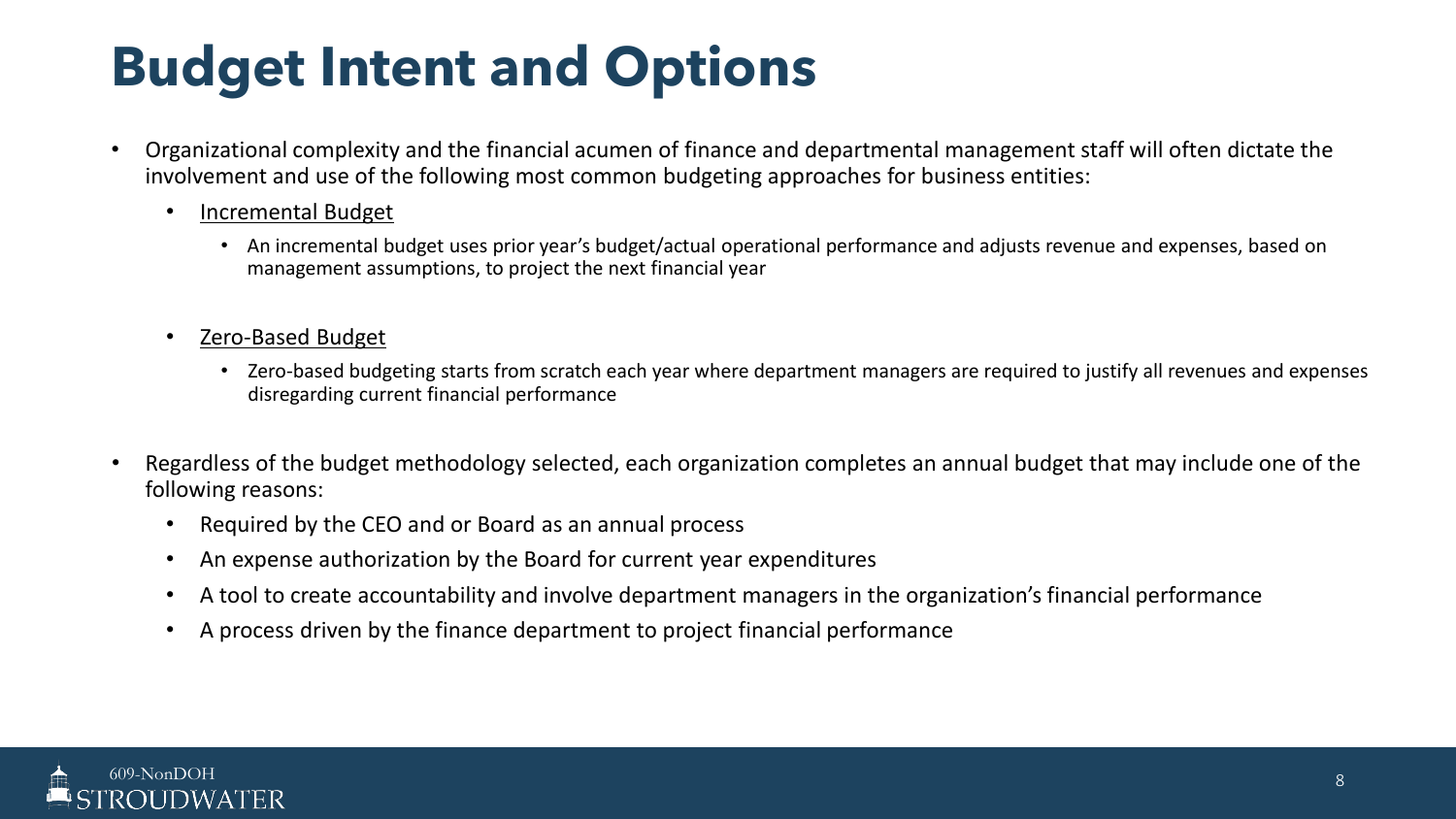# **Incremental Budget Pros and Cons**

- As stated, an incremental budget is prepared using the previous year's actual performance or budget as a basis where incremental amounts are either added or subtracted to create the new budget
	- Pros
		- Easier for department managers not well-versed in financial preparation to complete
		- Easier for finance staff to engage department managers
		- Less time-consuming and more cost effective
	- Cons
		- Carries forward the operating and financial inefficiencies from prior years
		- Assumes current operating performance is representative of future operating performance which may lead to a lack of innovation and growth
		- Encourages increased spending since prior year's performance is the starting point
		- Can lead to an increased focus on expense management instead of revenue growth
		- Less responsive to market variation

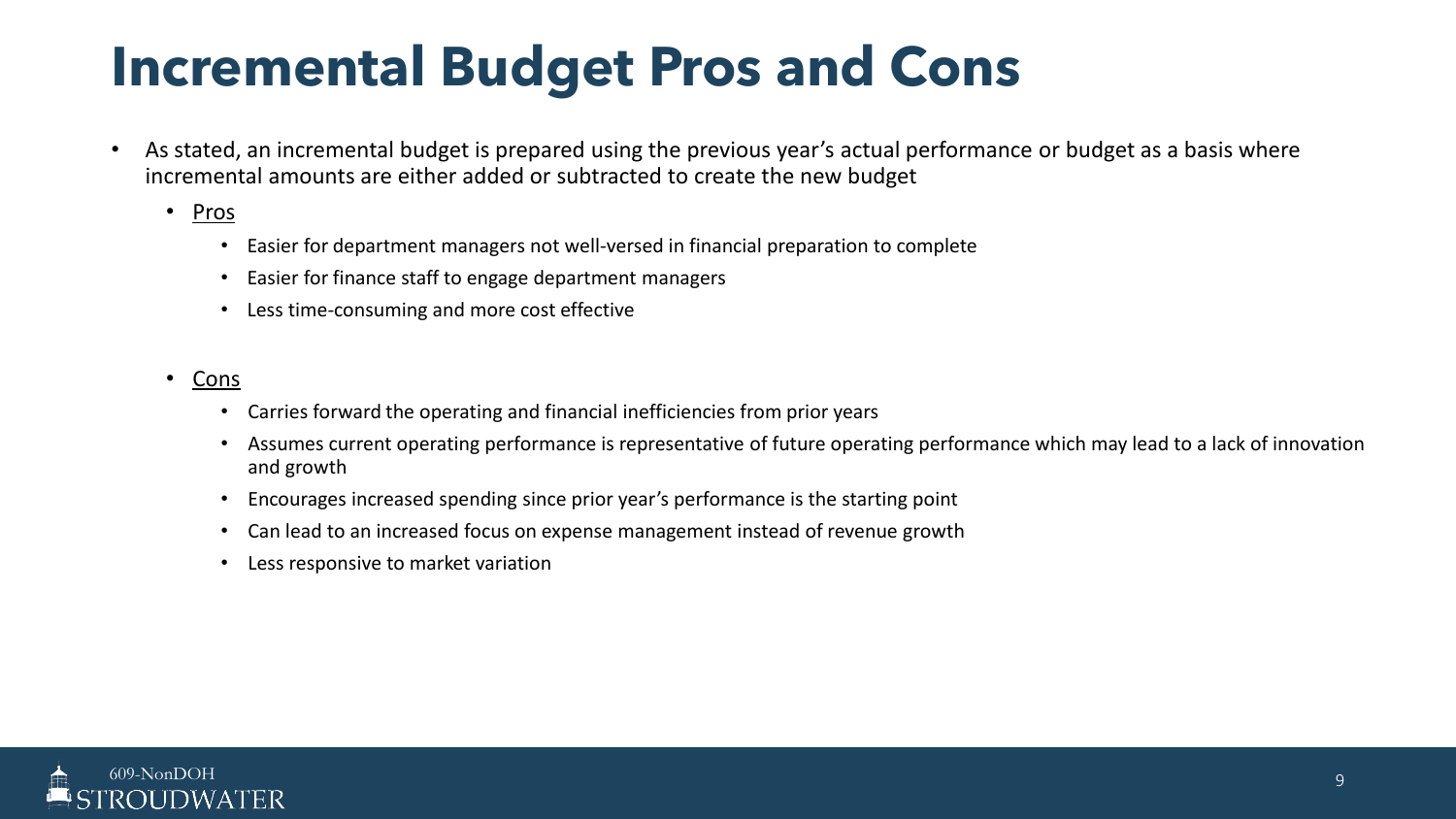# **Zero-Based Budget Pros and Cons**

- As stated, zero-based budgeting is a system where all revenues and expenses must be justified for each fiscal year disregarding current financial performance
	- Pros
		- Better equipped to address and incorporate market variation
		- Can lead to innovation and growth since managers must justify all revenue and expenses
		- Forces business to evaluate unnecessary costs
	- Cons
		- Extremely time consuming and costly due to the justification and validation of revenue and expenses
		- Requires a higher financial acumen for staff to complete
		- Harder for finance staff to engage non-financial staff around the budgeting approach
		- Can lead to short-termism where managers sacrifice long-term performance for short-term gains

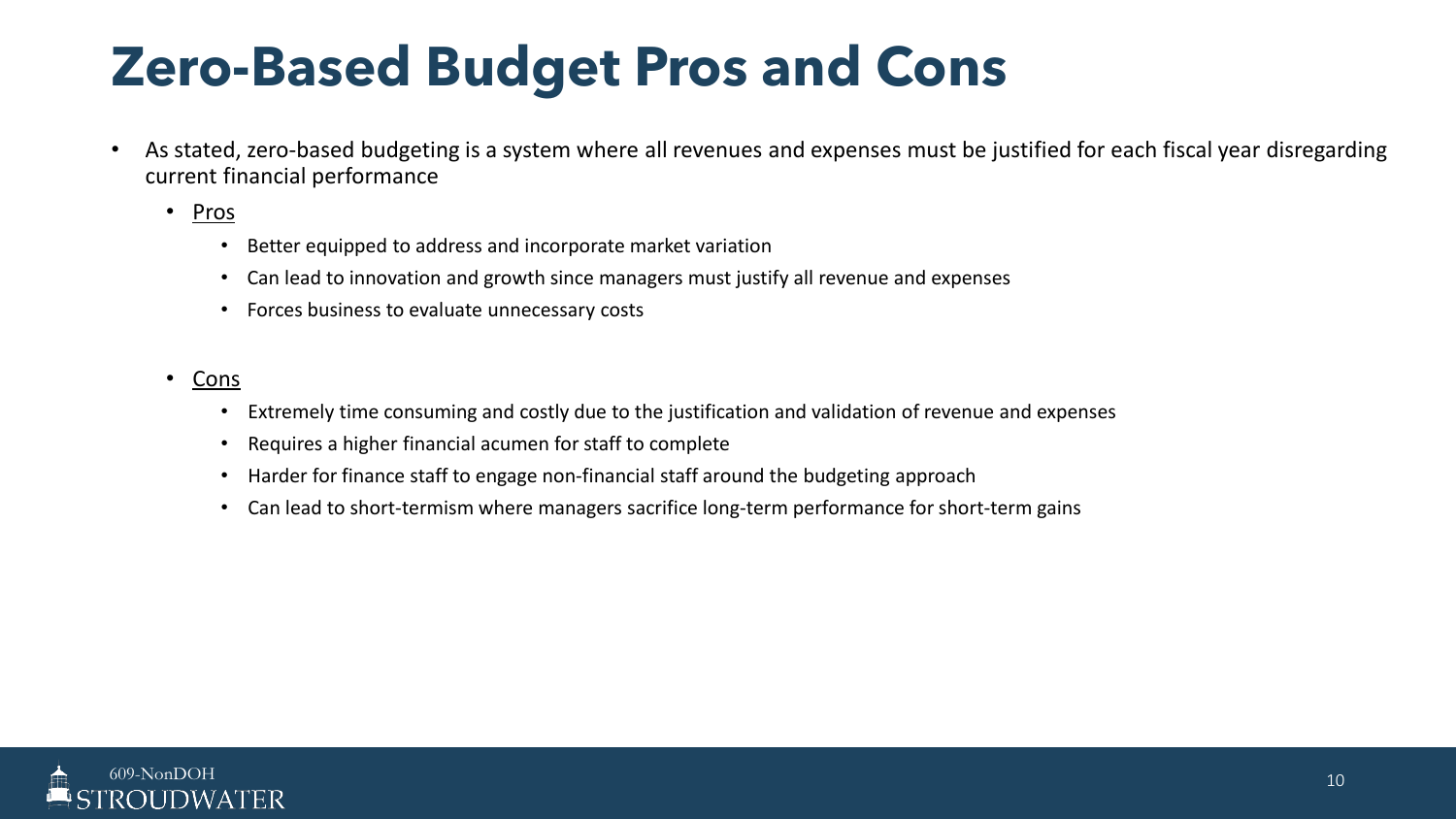# **Engaging Department Managers - Budget**

### • **Increase Financial Acumen**

- Hold periodic trainings with hospital staff and department managers to increase financial knowledge around:
	- Cost-based reimbursement
	- Contractual adjustments and bad debt
	- Revenue Cycle process
	- Correlation between budget and financial statements

### • **Budgeting Process**

- Engage managers in the process of developing operating and capital budgets to foster ownership and accountability
	- Educate all managers on the budget process and basic financial management principles
	- Industry best practice uses the zero-based budget methodology

### • **Revenue Improvement**

- Implement systems and increase focus on revenue generation instead of expense management
	- Work with department managers to understand the importance revenue plays in overall financial performance
	- As a CAH, you cannot cut you way to success from an expense perspective

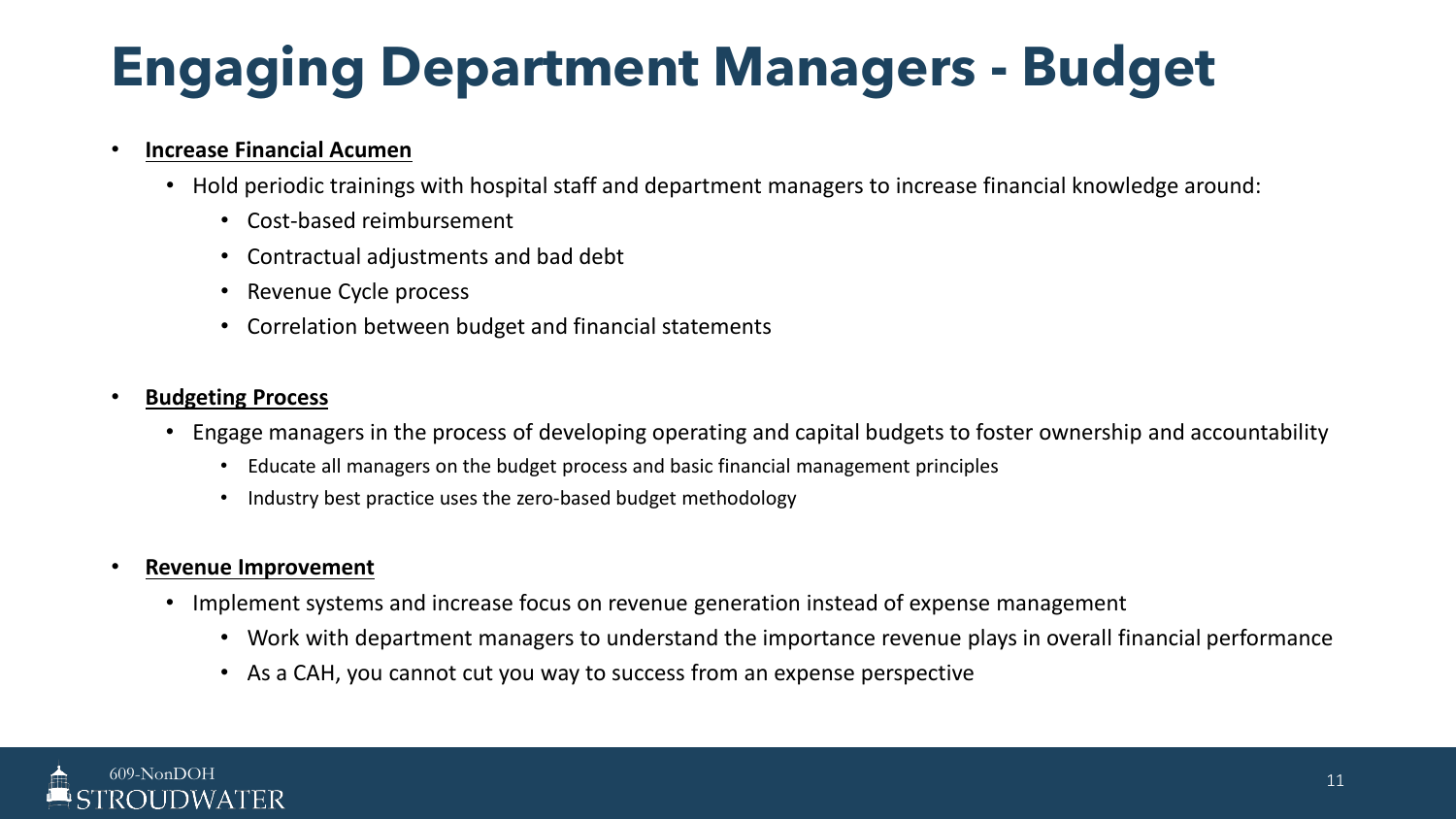### **INCOME STATEMENT AND VARIANCE ANALYSIS**

 $609-NonDOH$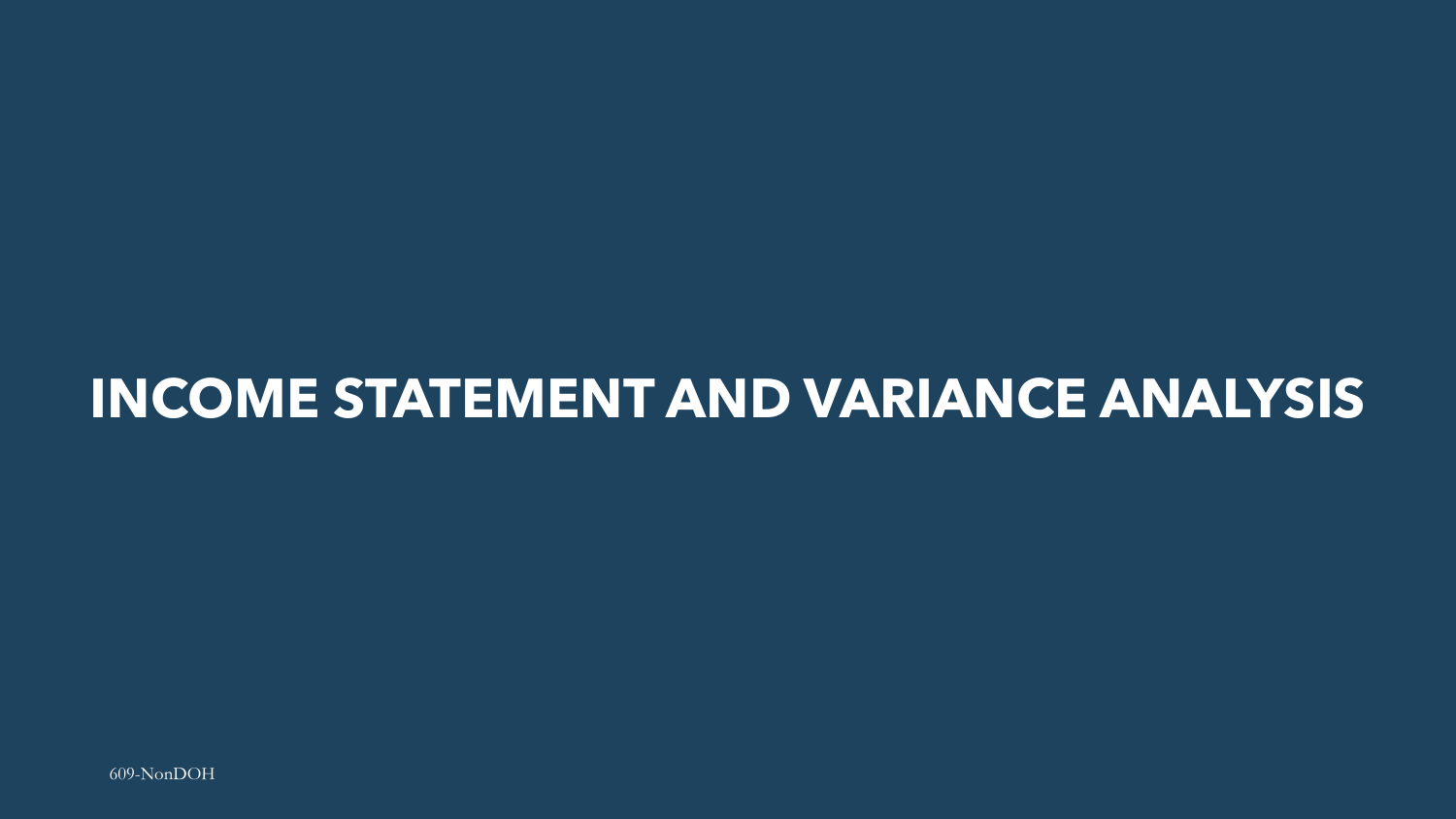## **Financial Statements**

- According to Investopedia, financial statements are written records that convey the business activities and the financial performance of the company and include:
	- Balance Sheet
		- The balance sheet provides an overview of a company's assets, liabilities, and shareholder's equity at a given point in time
	- Income Statement
		- The income statement provides an overview of revenues, expenses, and net income over a specific range of time
	- Cash Flow Statement
		- The cash flow statement measures how well a company generates cash to pay its debt obligations, fund operating expenses, and fund investments

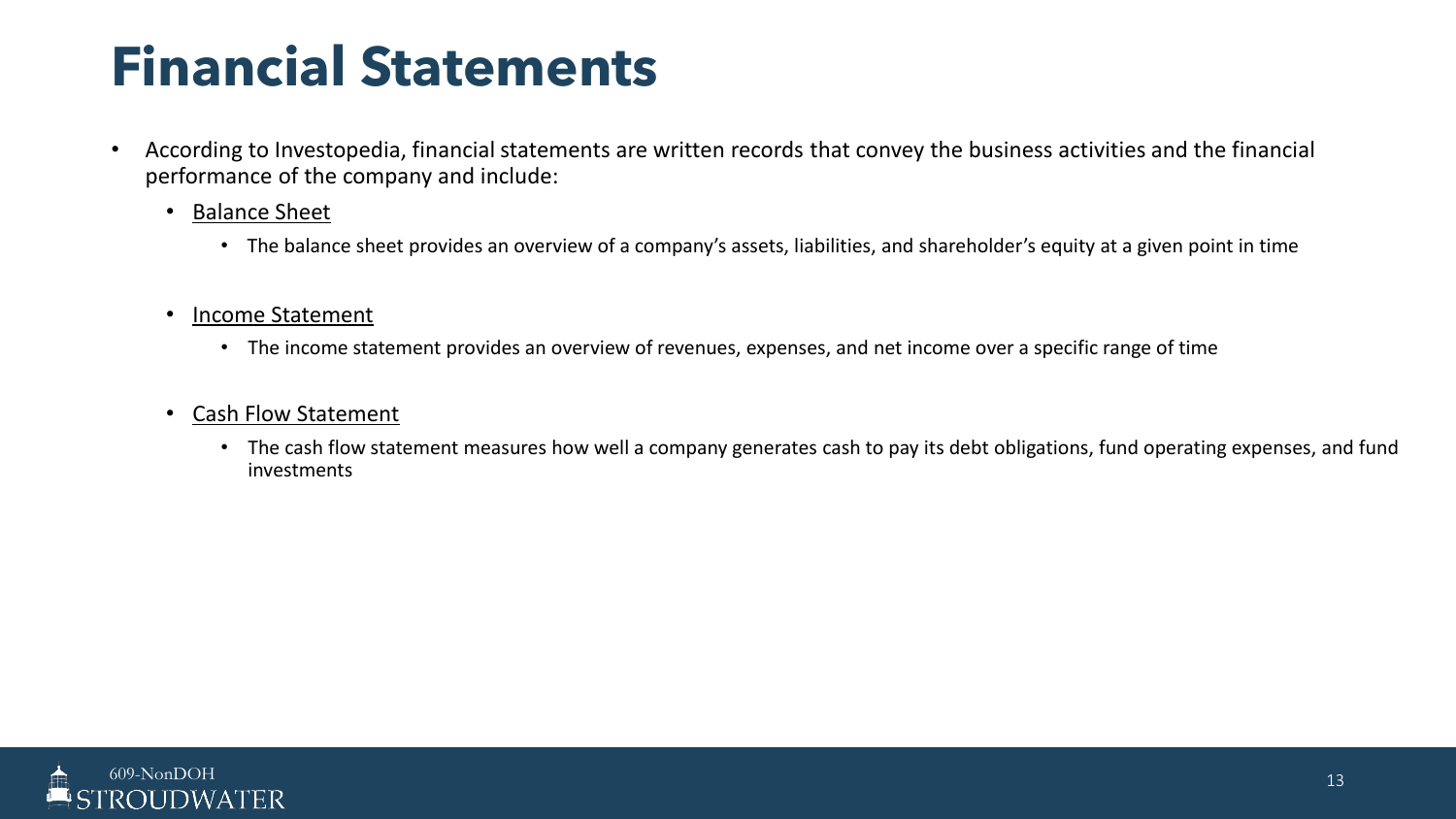### **Income Statement Importance**

• Although the balance sheet and cash flow statement are critical to the overall success of a CAH, the income statement should be used by hospitals to drive accountability and performance expectations with department managers

• Direct expenses play a material role in the financial performance of organizations; however, can also be skewed in organizations with a system relationship

• For department managers, the G&A allocation is one of the most overlooked areas when trying to project departmental financial performance

|                                             | <b>Combined Entities</b> |                                   |                                 |  |  |  |  |  |  |  |
|---------------------------------------------|--------------------------|-----------------------------------|---------------------------------|--|--|--|--|--|--|--|
| <b>Income</b>                               | <b>HOSPITAL</b>          | <b>CLINIC</b>                     | Combined                        |  |  |  |  |  |  |  |
| Net Patient Revenues                        | \$41,974,479             | \$2,181,025                       | \$44,155,504                    |  |  |  |  |  |  |  |
|                                             |                          |                                   |                                 |  |  |  |  |  |  |  |
| Other Operating Income                      |                          |                                   |                                 |  |  |  |  |  |  |  |
| 340B Pharmacy                               | \$<br>653,857            | \$<br>115,925                     | \$<br>769,782                   |  |  |  |  |  |  |  |
| Miscellaneous                               | 766,187                  |                                   | 766,187                         |  |  |  |  |  |  |  |
| <b>Total Other Operating Revenue</b>        | \$<br>1,420,044          | \$<br>115,925                     | Ś.<br>1,535,969                 |  |  |  |  |  |  |  |
| <b>Total Revenue</b>                        | Ś.<br>43,394,523         | \$.<br>2,296,951                  | \$45,691,473                    |  |  |  |  |  |  |  |
|                                             |                          |                                   |                                 |  |  |  |  |  |  |  |
| <b>Expenses</b>                             |                          |                                   |                                 |  |  |  |  |  |  |  |
| Salaries & Wages                            | \$21,838,829             | \$.<br>1,236,667                  | \$23,075,496                    |  |  |  |  |  |  |  |
| <b>Benefits</b>                             | 2,825,886                | 176,810                           | 3,002,696                       |  |  |  |  |  |  |  |
| Other                                       | 16,102,008               | 575,269                           | 16,677,277                      |  |  |  |  |  |  |  |
| Depreciation                                | 1,049,200                | 16,026                            | 1,065,226                       |  |  |  |  |  |  |  |
| Interest                                    | 8,410                    | 39                                | 8,449                           |  |  |  |  |  |  |  |
| <b>Total Operating Expenses</b>             | \$41,824,333             | \$<br>2,004,812                   | \$43,829,145                    |  |  |  |  |  |  |  |
| Operating Income                            | \$<br>1,570,190          | \$<br>292,138                     | \$.<br>1,862,328                |  |  |  |  |  |  |  |
| <b>Non-Operating Revenue and (Expenses)</b> |                          |                                   |                                 |  |  |  |  |  |  |  |
| Other Expenses                              | \$<br>(90, 301)          | \$                                | \$<br>(90, 301)                 |  |  |  |  |  |  |  |
| Overhead Allocation                         | 372,664                  | (372, 664)                        |                                 |  |  |  |  |  |  |  |
| Total Non-Operating Rev / Exp               | \$<br>282,363            | $\ddot{\bm{\zeta}}$<br>(372, 664) | $\ddot{\varsigma}$<br>(90, 301) |  |  |  |  |  |  |  |
| Net Income (Loss)                           | \$<br>1,852,553          | $\boldsymbol{\zeta}$<br>(80, 526) | \$1,772,027                     |  |  |  |  |  |  |  |

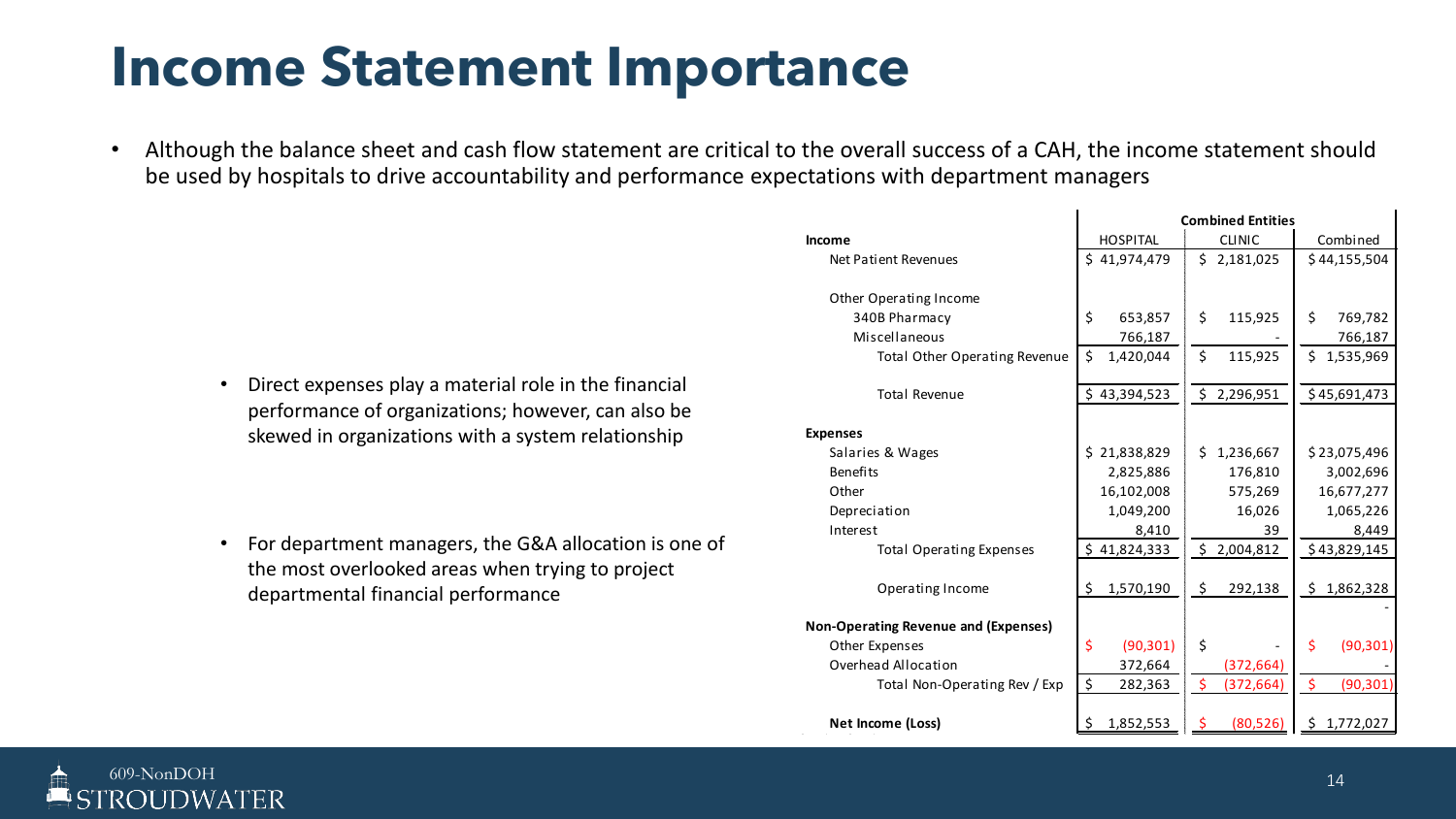# **Engaging Department Managers – P&L**

#### • **Increase Financial Acumen**

- Hold periodic trainings with hospital staff and department managers to increase financial knowledge around:
	- Revenue Cycle
	- G&A Allocations
	- Direct Cost v. Fully Allocated Cost
	- Financial Statements
	- Financial Metrics

### • **Variance Analysis**

- Consistently hold managers accountable for monthly variance reporting by requiring rationale and actions related to positive/negative budget variances
	- Create tied approach where variance to budget dictates who meets with department manager
	- Industry best practice provides departmental P&Ls to each revenue generating department (that ties back to budget) and then holds those departments accountable to overall performance

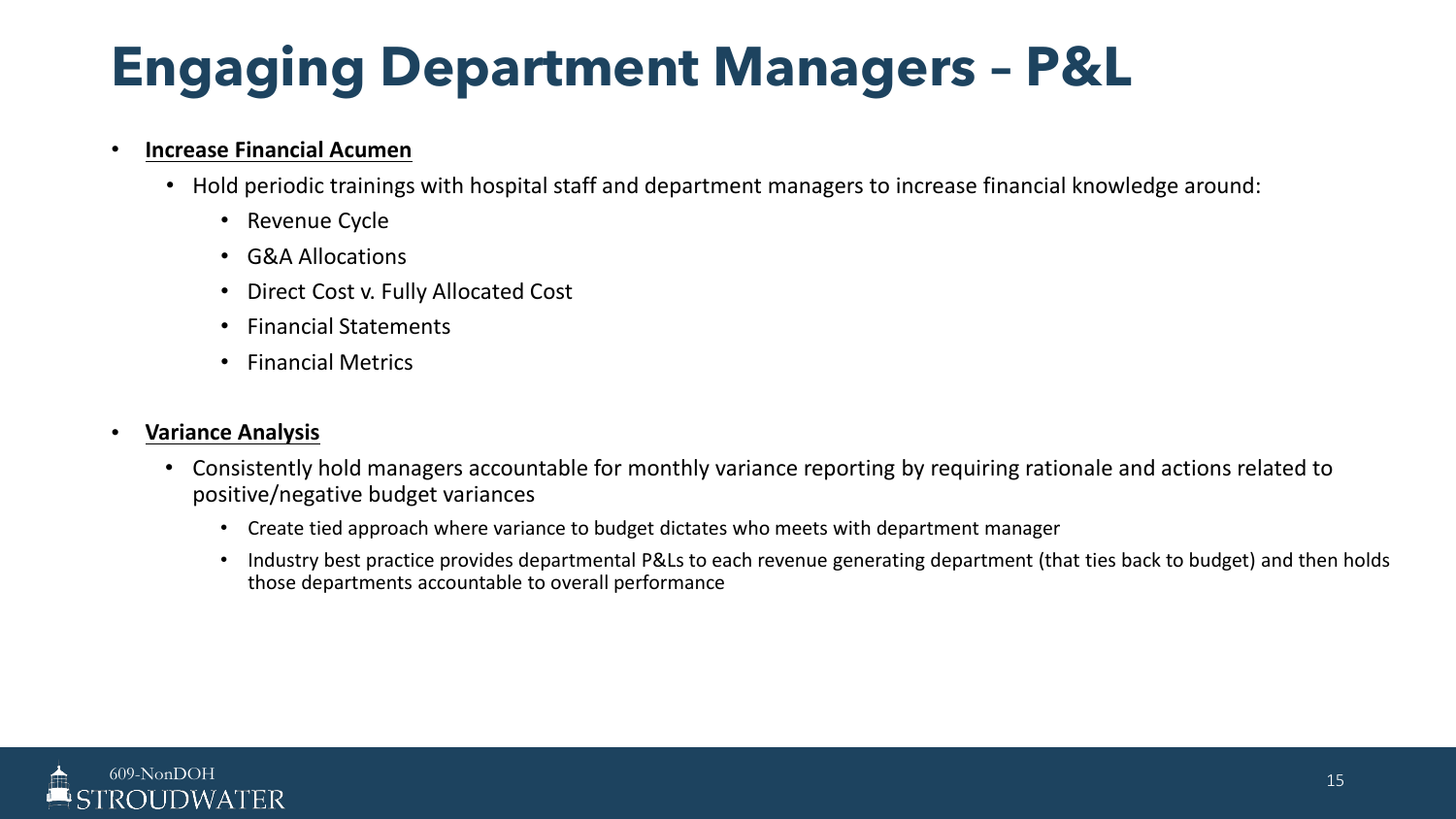### **COST REPORT OPPORTUNITIES**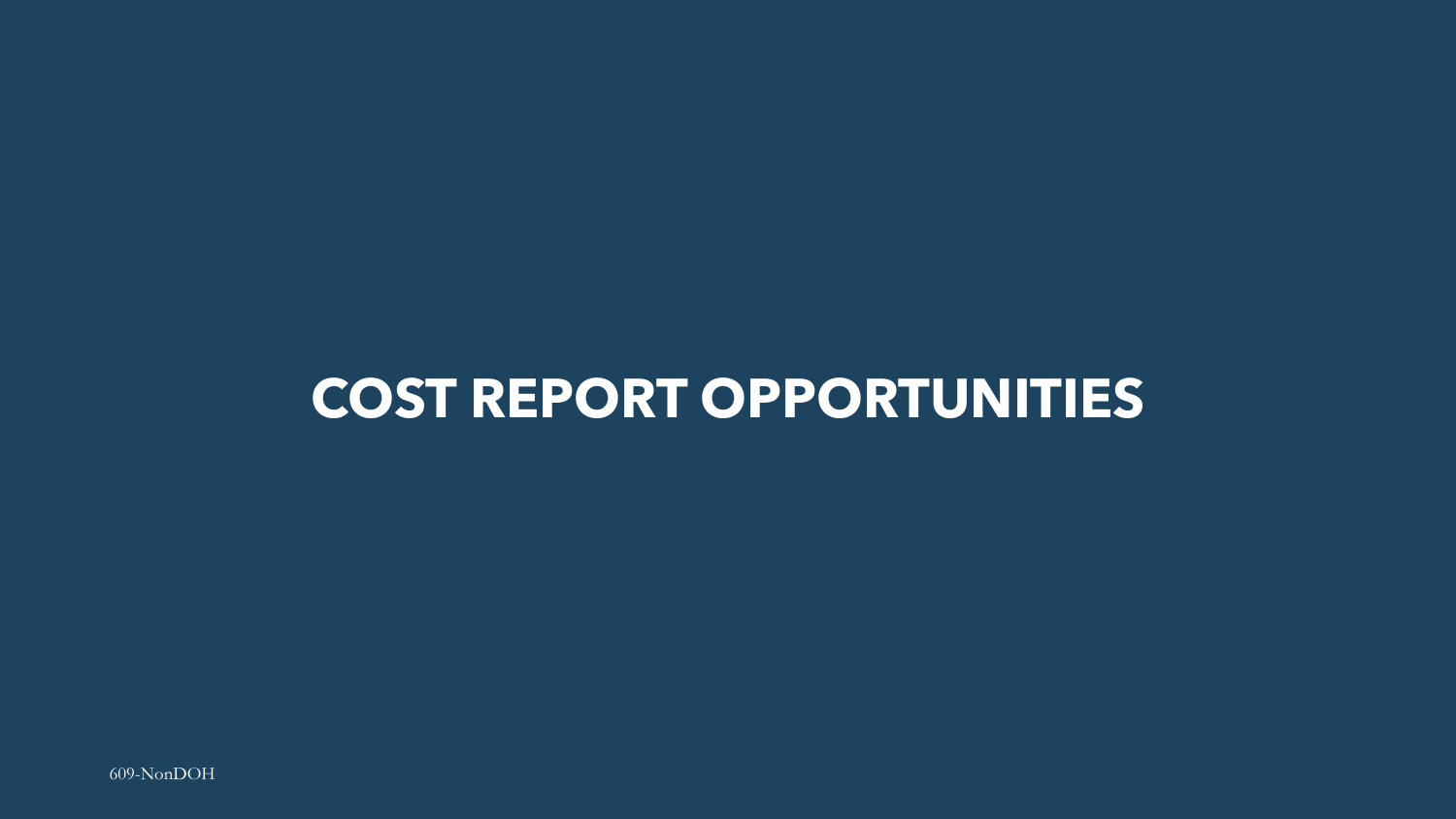#### • **Cost Report Improvements**

- Establish a bad debt policy that pulls claims back from the collection company, after a certain period of inactivity, for inclusion on the cost report
	- Target outpatient Bad Debt 10% of patient responsibility
- Work with cost report preparer to determine if investment funds can be designated as funded depreciation to avoid significant offset
- Implement a time study process and conduct medical record time studies to accurately capture true worked time by department for inclusion on the cost report
- Monitor Worksheet E, Part B (Outpatient) to ensure the hospital is not passing on greater than 40% of the cost of care to the beneficiaries in the way of co-insurance and/or deductibles
- Evaluate med/surg department square footage to incorporate the hallways to ensure accuracy of cost report; Minimum expectation is at least 300 square feet allocated for each inpatient bed

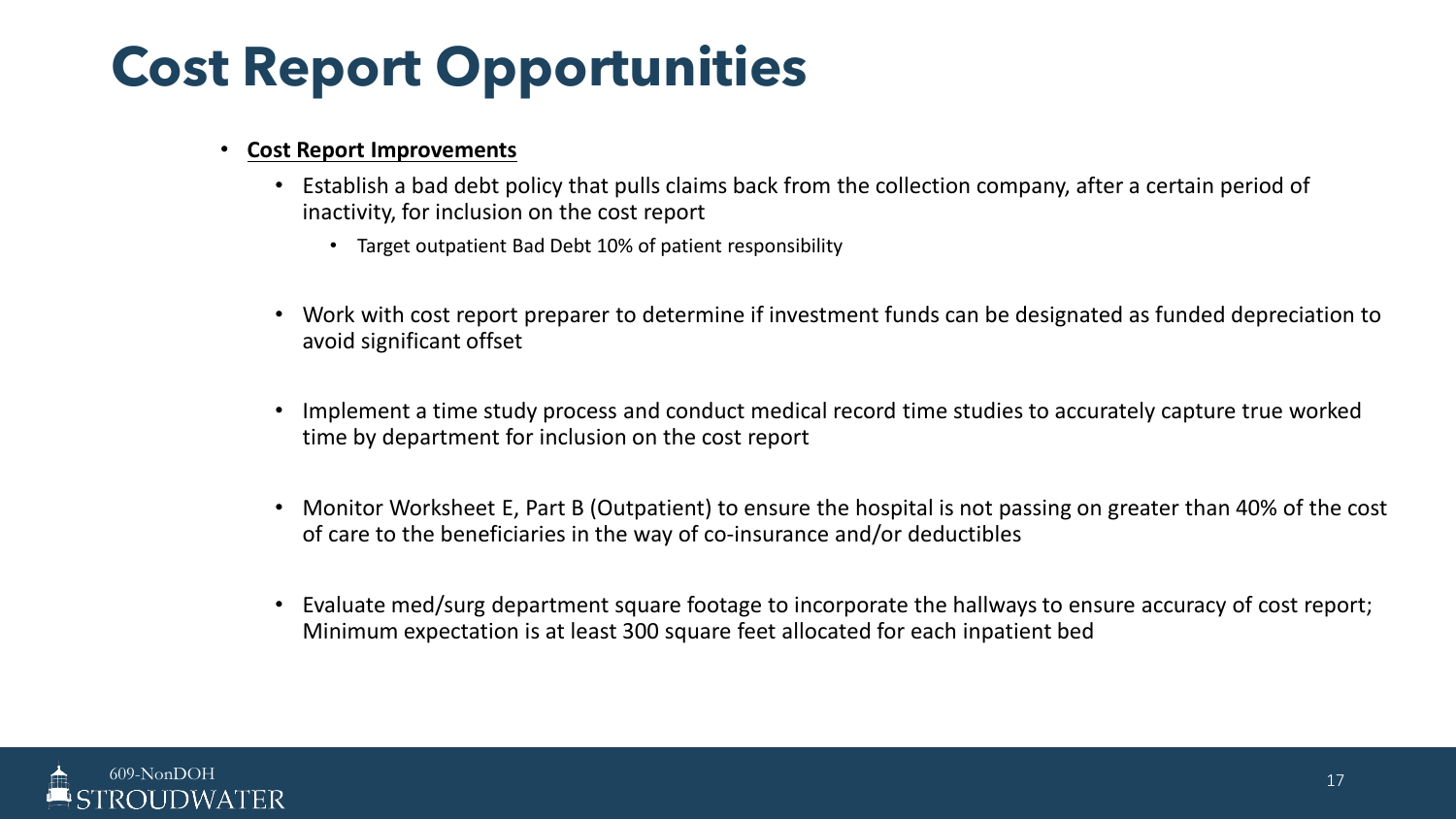#### • **Cost Report Improvements**

• Utilize best practice time study methodology to ensure physician stand by time is accurate and fairly reflected on the cost report

|                        | <b>Current</b><br>$(@38$ min) | Proposed<br>(Q <sub>20</sub> min) | <b>Variance</b> |  |  |  |  |
|------------------------|-------------------------------|-----------------------------------|-----------------|--|--|--|--|
| <b>Total Cost</b>      | 3,048,843                     | \$3,495,690                       | 446,847         |  |  |  |  |
| <b>Total Charges</b>   | \$17,274,567                  | \$17,274,567                      |                 |  |  |  |  |
| <b>RCC</b>             | 0.176493                      | 0.202361                          | 0.025867        |  |  |  |  |
| Medicare Charges       | 6,035,289                     | 6,035,289                         |                 |  |  |  |  |
| <b>Medicare Reimb:</b> | 1,065,187                     | 1,221,304                         | 156,117         |  |  |  |  |

• Evaluate technology-based solutions that automate time tracking functions

- Track Part A time for physicians via Time Studies for Medical Directorships, etc.
- Monitor Ratio of Cost to Charge (RCC) levels to potentially indicate revenue cycle process improvement opportunities such as charge setting and/or charge capture improvement opportunities

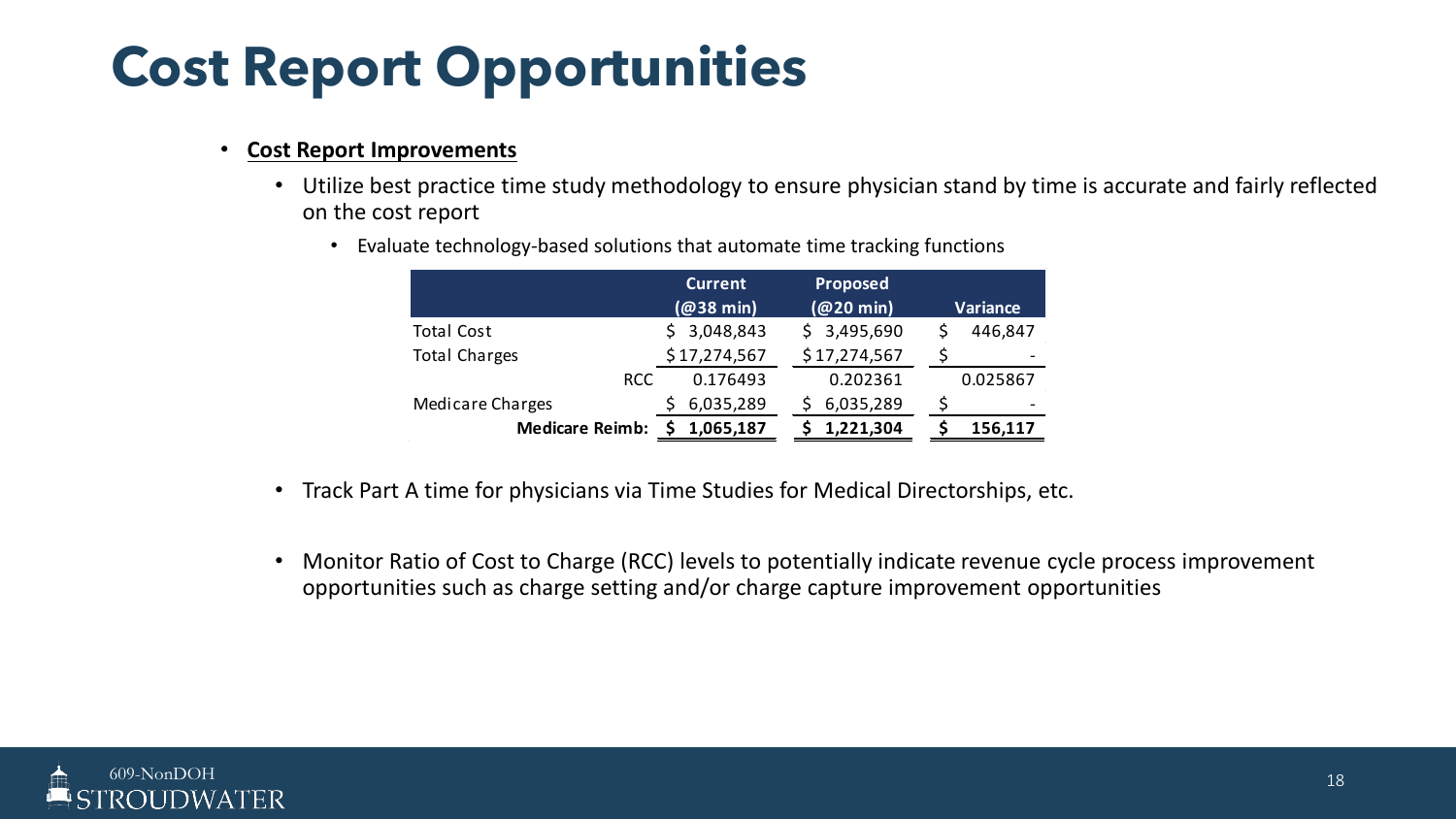#### • **Cost Report Improvements**

• Monitor appropriate assignment of non-Medicare or Medicare Advantage Swing Bed patients to Line 6 on Worksheet S-3-1 on the Medicare Cost Report

|                                     |    | <b>Current</b> |   | <b>Proposed</b> | Variance |  |
|-------------------------------------|----|----------------|---|-----------------|----------|--|
| Inpatient Routine Cost              | Ş  | 4,755,535      | S | 4,755,535       | \$       |  |
| NF Carve Out                        |    | 90,664         |   | 104,482         | 13,818   |  |
| Total Cost:                         |    | 4,664,871      |   | 4,651,053       |          |  |
| Total Days*                         |    | 4,710          |   | 4,603           | (107)    |  |
| Routine Rate / Day:                 | \$ | 990.42         |   | 1,010.44        | 20.02    |  |
| Medicare & Medicare Advantage Days* |    | 3,777          |   | 3,777           |          |  |
| <b>Routine Reimb:</b>               |    | 3,740,811      |   | 3,816,430       | 75,619   |  |

\* Days include Med/Surg, Swing Bed SNF, and Obsevation

- Evaluate LDPR vs Med/Surg room usage based on observation status vs. active labor time status time studies to accurately allocate square footage
	- Ensure costs for LDRP include only the time assigned to "active" delivery otherwise these costs should be allocated to the Med/Surg cost center
- Monitor departments with low charges relative to cost to ensure they are not missing charge opportunities, as this has a direct impact on 'bottom line'

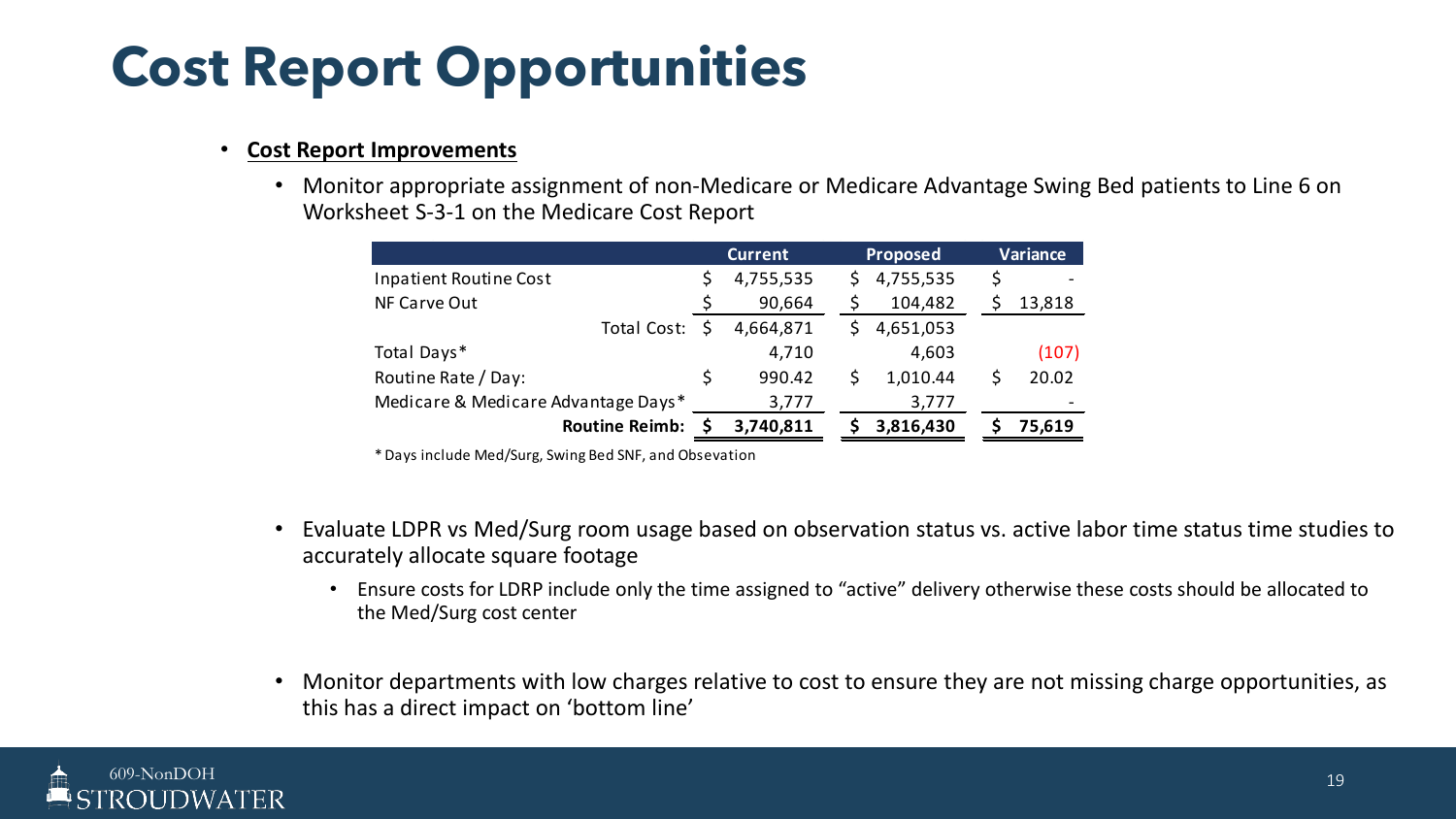#### • **Cost Report Improvements**

- Evaluate the salaries included in Nursing Administration and ensure only the Chief Nursing Officer (CNO) and direct administrative support staff are included in this category
	- Ensure Nursing Administration costs are allocated only to departments that involve nursing functions exclude departments such Imaging, Therapy, Laboratory, Pharmacy
- Establish an internal threshold (such as a due from Medicare in excess of \$500K) that would drive the completion and filing of an interim cost report
- Consider consolidating RHCs for cost report purposes to remove reimbursement variances

|                           | <b>Clinic 1</b> | <b>Clinic 2</b> |         | <b>Clinic 3</b> |         | <b>Clinic 4</b> |             | <b>Clinic 5</b> |             | <b>Clinic 6</b> |             | <b>Clinic 7</b> |               | <b>Combined</b><br><b>Totals</b> |              | <b>Consolidated</b><br><b>Totals</b> |                | Variance |
|---------------------------|-----------------|-----------------|---------|-----------------|---------|-----------------|-------------|-----------------|-------------|-----------------|-------------|-----------------|---------------|----------------------------------|--------------|--------------------------------------|----------------|----------|
| <b>RHC Allowable Cost</b> | 397,089         | - S             | 451.751 |                 | 309,335 |                 | \$3,014,634 |                 | \$4,326,832 |                 | \$2,978,745 |                 | 349,383       |                                  | \$11,827,769 |                                      | \$11.827.769 S |          |
| Visits                    | 1,432           |                 | 1,883   |                 | 1,761   |                 | 15.845      |                 | 23,906      |                 | 8,967       |                 | 1,731         |                                  | 55,525       |                                      | 55,038         | (487)    |
| Cost / Visit              | 277.30          |                 | 239.91  |                 | 175.66  | -S              | 190.26      |                 | 180.99      |                 | 332.19      |                 | 201.84        |                                  | 193.61       |                                      | $214.90$   \$  | 21.29    |
| <b>Medicare Visits</b>    | 395             |                 | 498     |                 | 512     |                 | 4,061       |                 | 6,260       |                 | 315         |                 | 249           |                                  | 12.290       |                                      | 12,290         |          |
| Totals                    | 109,532         |                 | 119,475 | -S              | 89,937  | -S              | 772,637     |                 | \$1,133,020 |                 | 104,640     |                 | $50,258$   \$ |                                  | 2,379,499    |                                      | 2,641,144      | 261,645  |

• The change in the RHC reimbursement methodology may impact the ability to consolidate RHC cost reports

• The Proposed 2022 Payment Policies under the Physician Fee Schedule states Medicare will no longer allow new RHCs to file consolidated costs reports beginning with RHCs enrolled in Medicare as of January 1, 2021

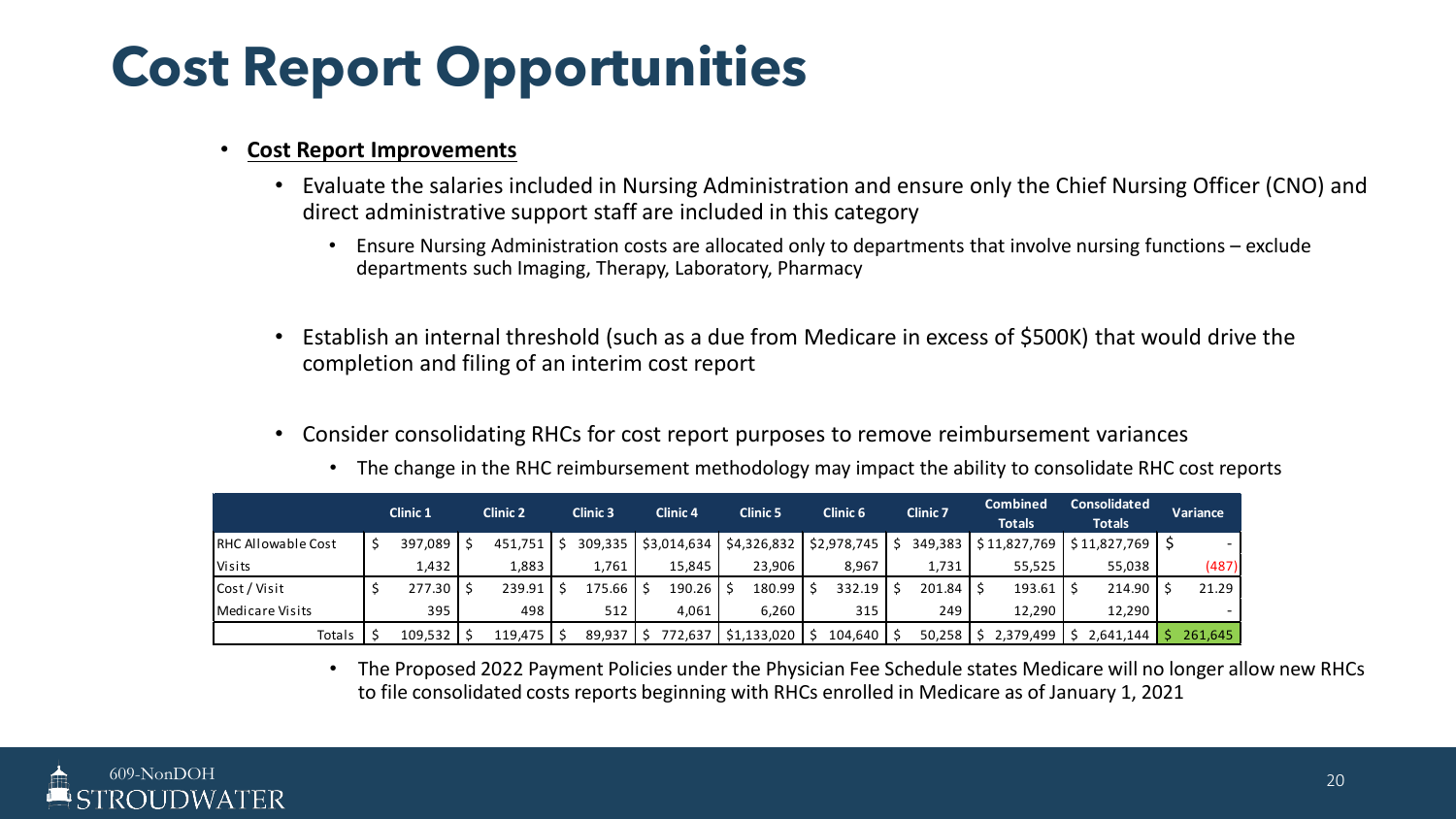### QUESTIONS

609-NonDOH